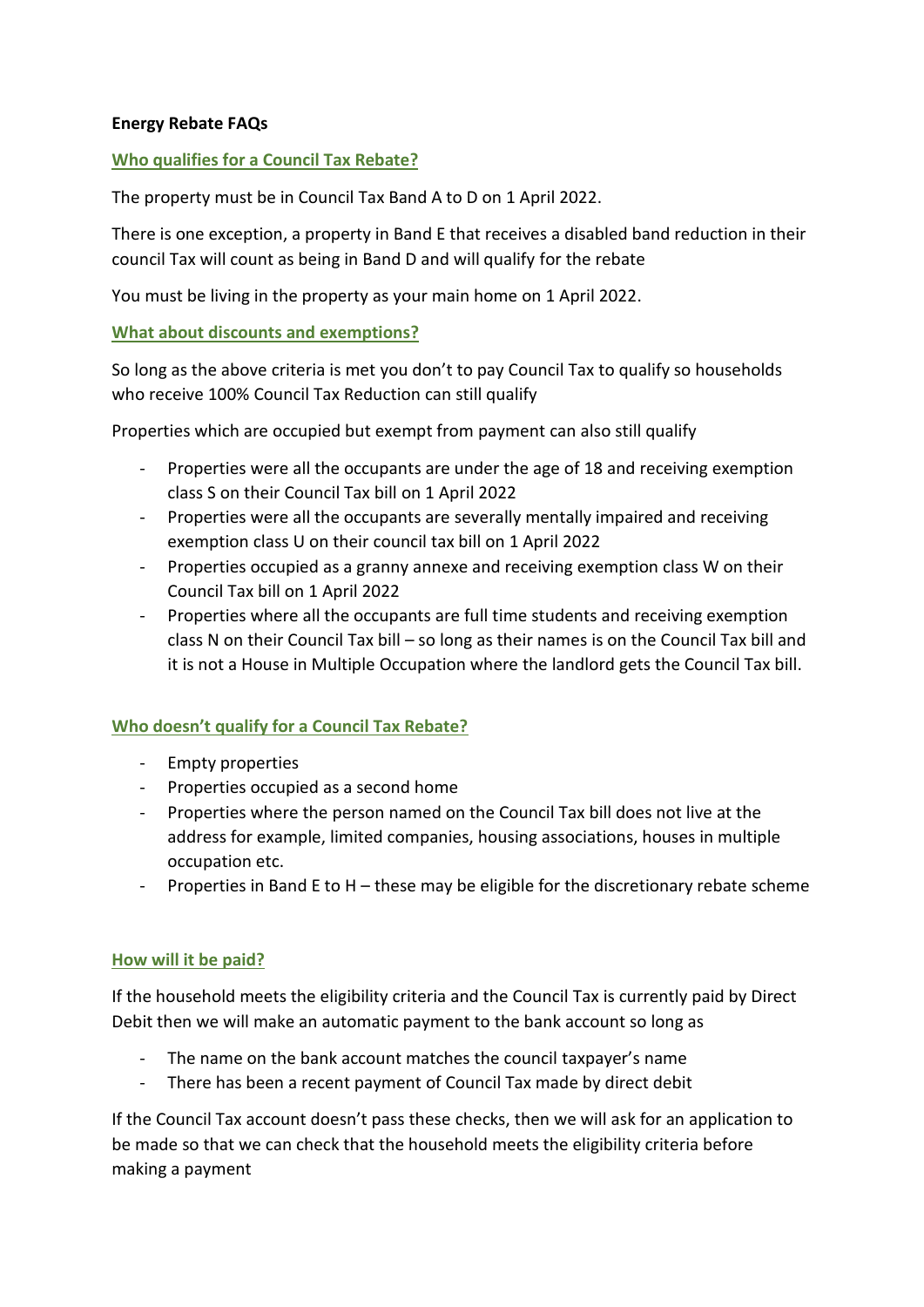If the household meets the eligibility criteria but does not pay currently pay be direct debit or it did not pass the direct debit verification checks then an application will be needed so that we can verify who is receiving the payment and that they meet the eligibility criteria. This is required by the Government to minimise the possibility of fraud.

## **How do I apply?**

For those households who pay by direct debit and they pass the direct debit verification criteria then payments will be made automatically into bank accounts with the first payments due to be made week commencing 18 April 2022.

We will write to all households that we believe meet the eligibility criteria and where we have not been able to make an auto-payment to invite them to apply. These letters will be sent week commencing 18 April 2022.

Applications need to be made through the Council's online portal 'Grant approval'.

# https://horsham.grantapproval.co.uk/

This is to ensure that we can quickly carry out the checks we need to confirm they meet the eligibility criteria, validate their bank details and to avoid duplicate payments .

There is no paper form but we can take and assisted application over the telephone if a household does not have access to the internet .

### **What scheme do I apply for?**

There are two schemes to choose from when making an application

### Pay to my bank account

If you choose to have the payment made to your bank account you will have to agree to an ID and bank verification check made using credit reference data to confirm their address and bank details. You will also need to upload a copy of your bank statement – this is in case the bank verification does not match 100% and allows us to make some manual checks . If you do not want to agree to the ID checks then the application will not be accepted in the portal and you will need to apply to have the payment paid against your council Tax account instead. Payment should reach bank accounts within 5 working days once the payment has been approved

### Pay to my Council Tax account

If this scheme is selected there is an optional ID check, but the application can proceed if you choose not agree to the check. You do not need to provide bank details or any bank account evidence and once approved the payment will be credited to your Council Tax account and your monthly instalments will be recalculated and a new Council Tax bill will be sent to you.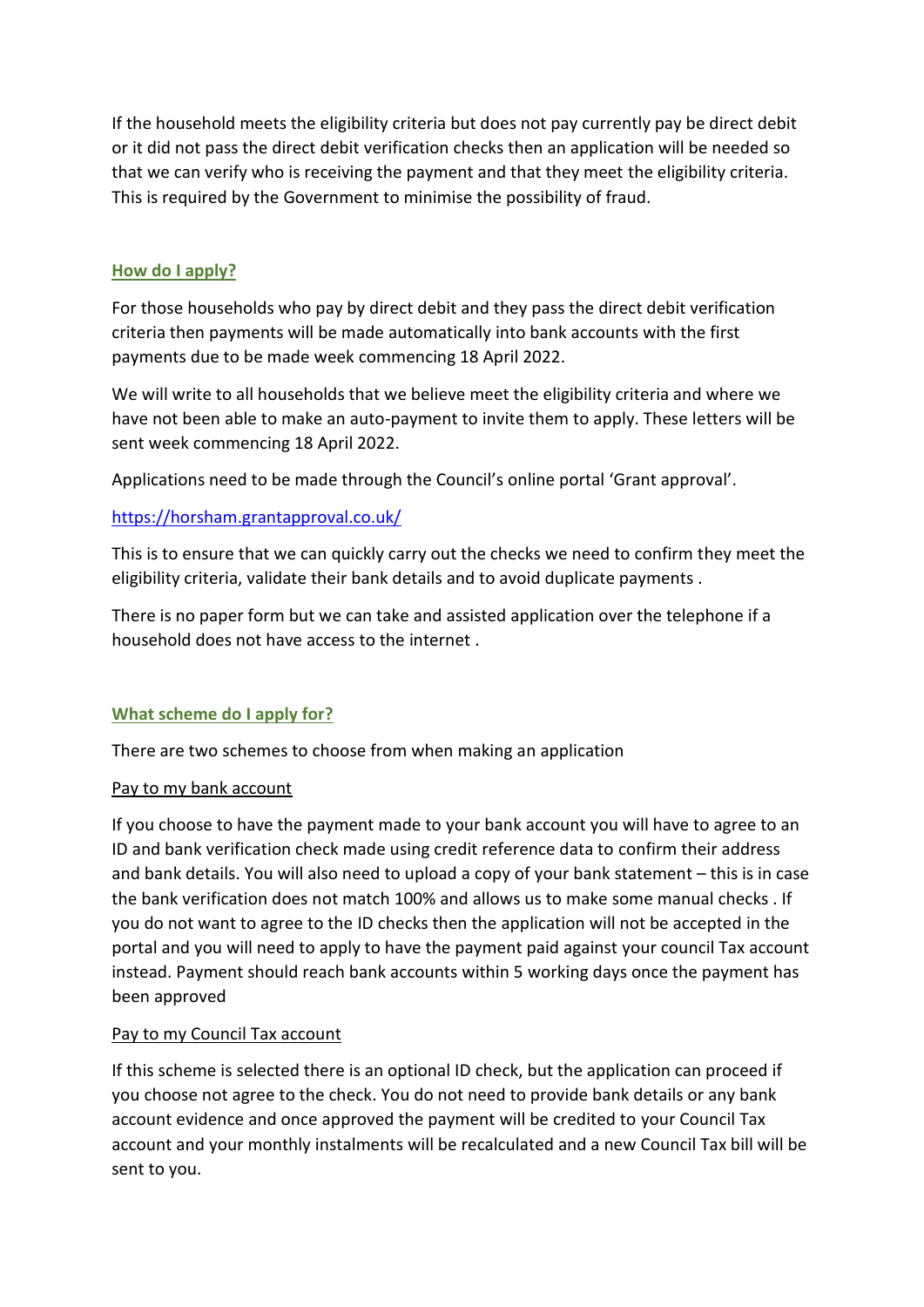### **I don't think I should have received a payment as I don't meet the eligibility criteria**

Please contact us by email at [energyrebate@milton-keynes.gov.uk](mailto:energyrebate@milton-keynes.gov.uk) and tells us why you don't think you should receive the rebate. We will check your Council Tax account and if you are not eligible we will tell you how you can return the payment to us.

### **Why am I getting emails from a Milton Keynes email address?**

Our colleagues at Milton Keynes Council are helping us to deliver the Energy Rebate scheme and so you may get emails from a Milton Keynes email address.

### **I have had a call from the Council asking for my bank details?**

Do not provide your bank details to anyone calling you claiming to be from Milton Keynes Council or Horsham Council and asking for your bank details. We will not be calling you to ask for these details.

If you think you may have been the victim of fraud or cybercrime and incurred a financial loss or have been hacked as a result of responding to a phishing message, you should report this [www.ncsc.gov.uk.](https://www.ncsc.gov.uk/collection/phishing-scams/report-scam-email)

### **I have moved, do I still get the rebate?**

You will receive the rebate if you lived in the property on 1 April 2022 as your main home and it is in Band A to D, if you moved home after 1 April you would receive the rebate on your old home but not your new home.

# **I am a first time buyer but did not move into my property until after 1 April 2022, can I still get a rebate?.**

You do not qualify for the Council Rax rebate scheme if you were not living in the property on 1 April 2022. You may make a claim for a discretionary rebate payment if you are experiencing financial hardship due to rising energy bills.

### **I live with another tenant and they have already claimed the payment?**

There is only payment per household and it is the responsibility of the person claiming the rebate to make arrangements regarding the rebate with the other residents in the household.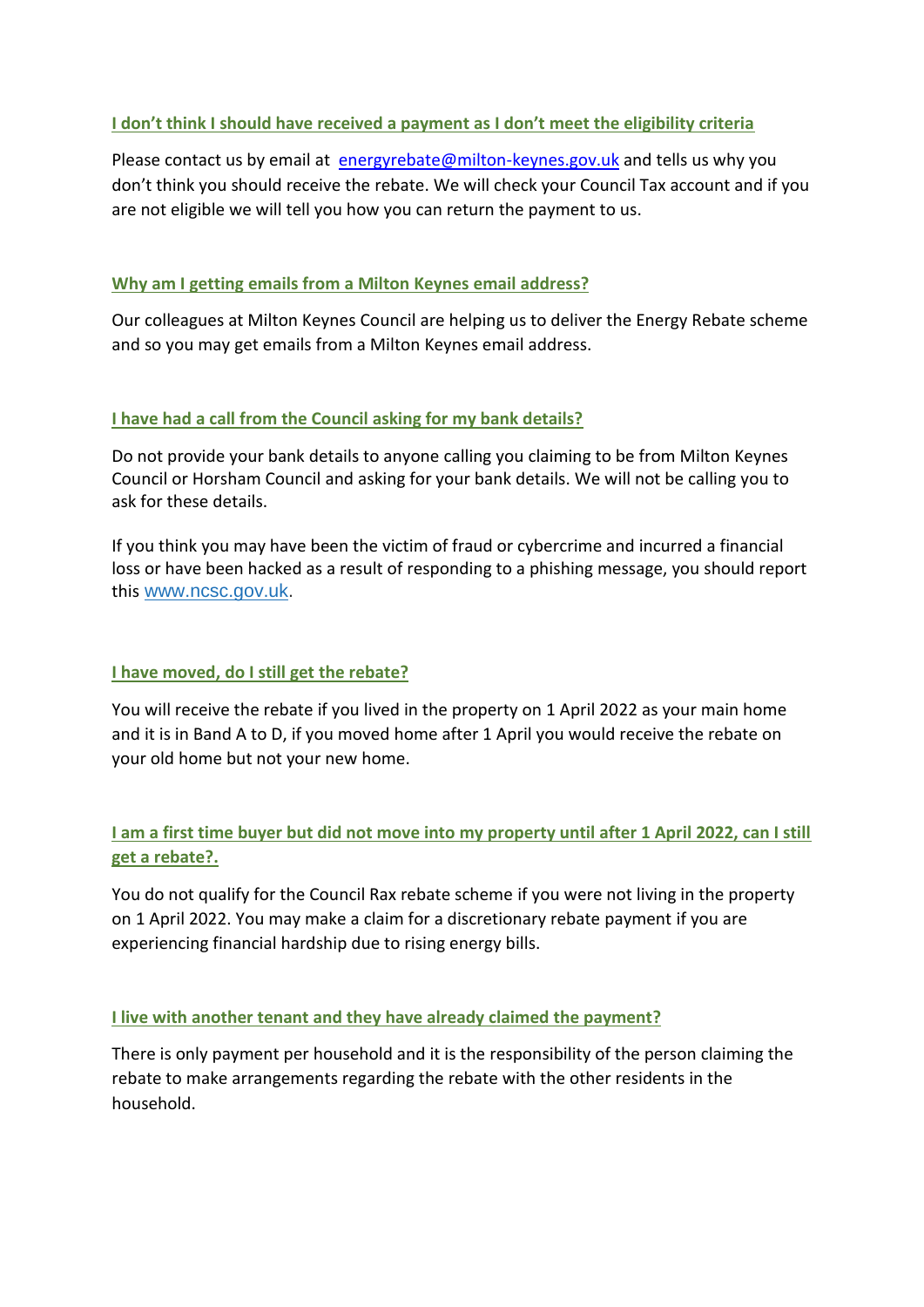## **My property is in Band E to H, can I get a rebate payment?**

The Council Tax Rebate scheme is only for properties in Council tax bands A to D. Horsham Council will be launching a discretionary rebate scheme to support some residents in Bands E to H , for example those in receiving Council Tax Reduction or a discount because they have a carer or disabled person living with them.

# **My landlord pays the Council Tax but I have to pay towards the energy costs**

The Council Tax rebate is only available to council tax payers who live in the property so if you are not named on the Council Tax bill you cannot receive the rebate. If your landlord does not live in the same property as you then they will not be able to claim the rebate either. If you are not the Council Taxpayer but still have to pay towards the energy costs you can apply for a discretionary rebate payment

# **I live in a newly built house and it hasn't got a Council Tax Band yet?**

If you were living in the property on 1 April 2022 then you will receive the rebate when the Valuation Office provide the Council with details of the official Council Tax band, so long as it is in Bands A to D

### **Where do I find my property reference?**

This is shown on your Council Tax bill and on the letter that we will be sending to invite you to apply for the rebate.

### **Why haven't I had a payment?**

There are many reasons why you may not receive a payment, some examples are

- You don't qualify because you were not living in the property as your main home on 1 April 2022
- the Council Tax records show the property as empty or as a second home property
- you are a landlord and have tenants living in the property
- a rebate has already been paid to another household member
- further information is needed to process your application and we have sent you an email from the grant approval portal

-

**The Council Tax is paid by direct debit but I have not received an automatic payment?**

There could be several reasons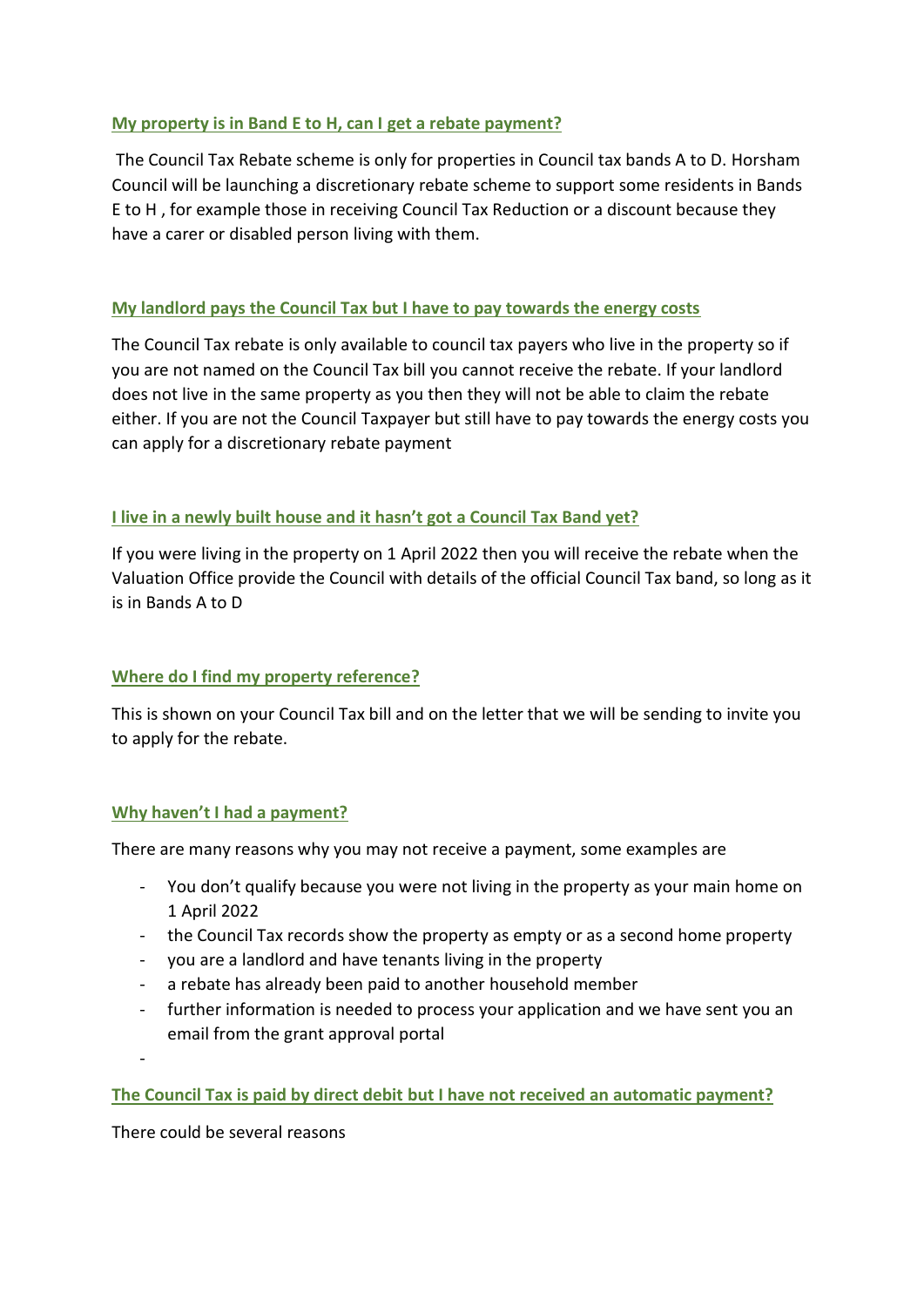- An automatic payment can only be made where the name on the council tax account matches exactly with the bank account name held on the council tax records. If there is not an exact match they you need to submit an application so we can verify the payment details.
- An automatic payment can only be made when we have used those bank details to collect a direct debit for Council Tax so if it is a newly set up direct debit we can not make an automatic payment until the first payment has been successfully collected

# **Can I have the money taken off my Council Tax bill instead?**

Yes , when applying select the scheme 'pay against my Council Tax account' and we will arrange to credit the payment to your Council Tax account and send you a revised Council Tax bill.

# **I am overdrawn at the bank and the money will be offset against my overdraft so I won't benefit from it**

Yes, you can. Instead of the rebate being taken by your bank to pay off an unarranged overdraft you may have, you can tell them how you would prefer the money to be used. This might be to pay for phone or energy bills, for example.

All you have to do is send them a letter telling them that the rebate for £150 will be credited to your account, and how you would like it to be spent by detailing upcoming transactions.

This process is called 'First Right of Appropriation'.

### [Download a sample 'First Right of Appropriation' letter from the National Debtline](https://www.eastriding.gov.uk/EasySiteWeb/GatewayLink.aspx?alId=822973)  [website.](https://www.eastriding.gov.uk/EasySiteWeb/GatewayLink.aspx?alId=822973)

### **Why do I have to agree to have my identity checked?**

The identity check is part of the payment assurance process to reduce the chance of fraud or error being committed.

The Government and Horsham Council will not tolerate any person falsifying their records or providing false evidence to gain this rebate and person who falsely accepts or applies for the rebate or provides false information or makes false representation in order to gain relief may be guilty of fraud under the Fraud Act 2006.

#### **I don't want to agree to have my identity checked?**

If you do not wish to consent to the identity check then you can apply to have the £150 rebate set against your Council Tax bill to reduce your monthly payments